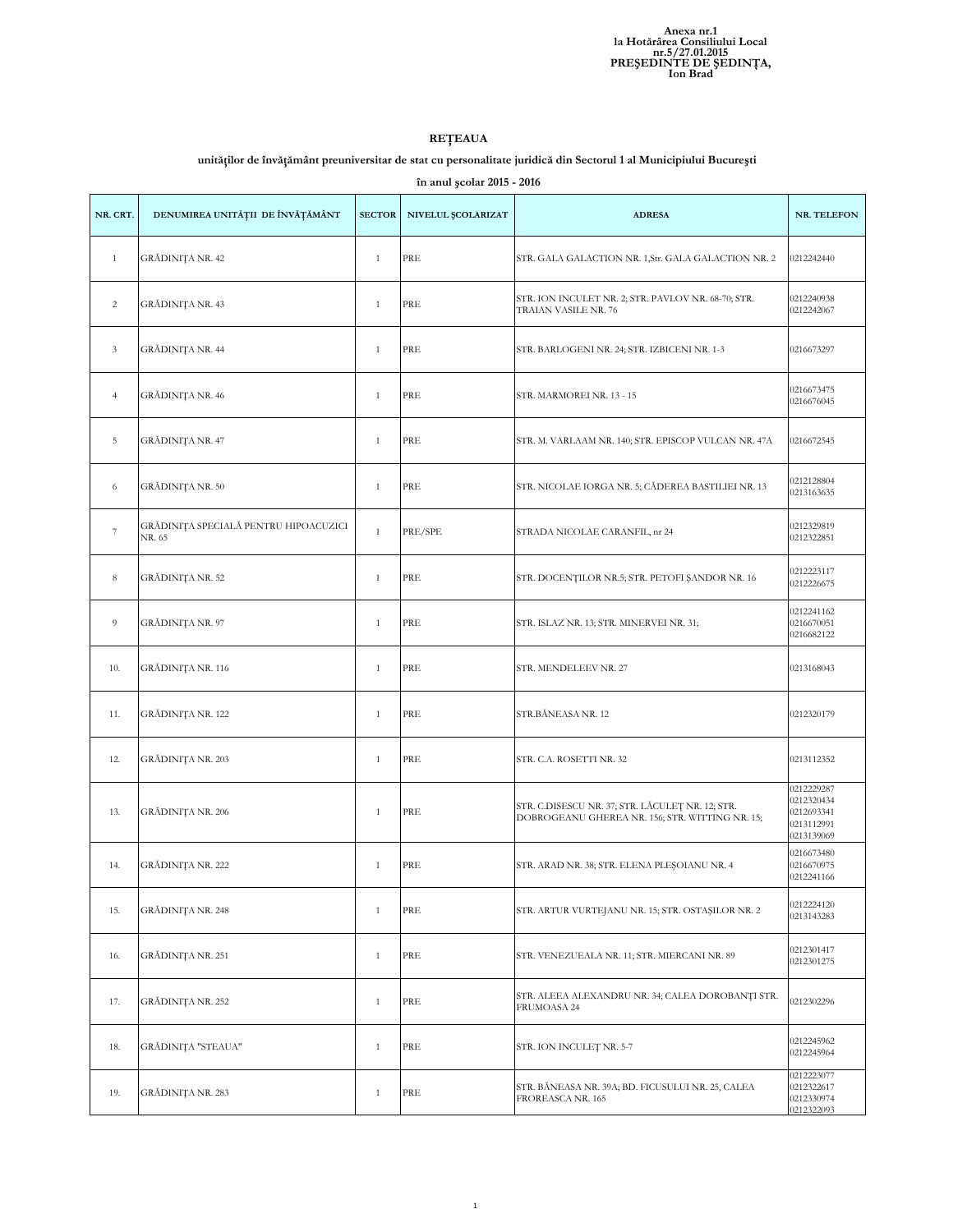| 20. | GRĂDINIȚA M.AP.N. NR. 2                          | $\mathbf{1}$ | PRE                  | STR. G-RAL CRISTESCU NR. 5                                                 | 0213156889                                           |
|-----|--------------------------------------------------|--------------|----------------------|----------------------------------------------------------------------------|------------------------------------------------------|
| 21. | SCOALA GIMNAZIALĂ "SFINTII VOIEVOZI"             | $\mathbf{1}$ | PRE, PRI, GIM        | STR. ATELIERULUI NR. 25; STR. A.I.CUZA NR. 58                              | 0213179916<br>0213127572<br>0213181416<br>0212228653 |
| 22. | SCOALA GIMNAZIALĂ "NICOLAE TITULESCU"            | $\mathbf{1}$ | PRI, GIM             | SOS. NICOLAE TITULESCU NR. 50-52                                           | 0212236393                                           |
| 23. | SCOALA GIMNAZIALĂ NR. 5                          | $\mathbf{1}$ | PRI, GIM             | CALEA VICTORIEI NR. 114                                                    | 0213169918<br>0213169236                             |
| 24. | ȘCOALA GIMNAZIALĂ NR. 6                          | $\mathbf{1}$ | PRE, PRI, GIM        | STR. C-TIN DOBROGEANU GHEREA NR. 74 ȘOS. GH.IONESCU<br>SISESTI NR.66-68    | 0212332730                                           |
| 25. | SCOALA GIMNAZIALĂ NR. 7                          | $\mathbf{1}$ | PRI, GIM             | STR. NEAGOE VODĂ NR. 11                                                    | 0212321531                                           |
| 26. | ȘCOALA GIMNAZIALĂ "I. HELIADE<br>RĂDULESCU"      | $\mathbf{1}$ | PRE, PRI, GIM        | ŞOS. KISELEFF NR. 5-7; STR. HENRI COANDĂ NR. 24B; STR.<br>MONETĂRIEI NR. 2 | 0213163631<br>0213163633<br>0213163634<br>0212128803 |
| 27. | SCOALA GIMNAZIALĂ "HERĂSTRĂU"                    | $\mathbf{1}$ | PRI, GIM             | STR. BORŞA NR. 27                                                          | 0212326613                                           |
| 28. | ȘCOALA GIMNAZIALĂ NR. 13                         | $\mathbf{1}$ | PRE, PRI, GIM        | BD. PETRILA NR. 10-12; STR. CORALILOR NR. 59-61                            | 0213510198<br>0216676704                             |
| 29. | SCOALA GIMNAZIALĂ "PIA BRĂTIANU"                 | $\mathbf{1}$ | PRI, GIM             | STR. PETOFI ŞANDOR NR. 16                                                  | 0212226590                                           |
| 30. | SCOALA GIMNAZIALĂ "TITU MAIORESCU"               | $\mathbf{1}$ | PRI, GIM;PRI, GIM-SP | CALEA DOROBANȚILOR NR. 163                                                 | 0212301501<br>0212301673                             |
| 31. | ȘCOALA GIMNAZIALĂ "VASILE ALECSANDRI"            | $\mathbf{1}$ | PRI, GIM             | STR. ȘTIRBEI VODĂ NR. 32-34                                                | 0213138287                                           |
| 32. | ȘCOALA GIMNAZIALĂ "URUGUAY"                      | $\mathbf{1}$ | PRE, PRI, GIM        | STR. VIRGILIU NR. 40; STR. POPA TATU NR. 47; STR. BIHOR<br>NR. 31          | 0216370361<br>0213159559<br>0213159555<br>0213168510 |
| 33. | ȘCOALA GIMNAZIALĂ NR. 162                        | $\mathbf{1}$ | PRE, PRI, GIM        | STR. COPSA MICĂ NR. 1A; STR. SÂNGERULUI NR. 23-27                          | 0212205484<br>0212201651                             |
| 34. | ȘCOALA GIMNAZIALĂ "GEO BOGZA"                    | $\mathbf{1}$ | PRI, GIM             | STR. BARBU LĂUTARU NR. 4                                                   | 0212223072<br>0212234873                             |
| 35. | ȘCOALA GIMNAZIALĂ "PETRE ISPIRESCU"              | $\mathbf{1}$ | PRI, GIM             | STR. VASILE GHERGHEL NR. 2                                                 | 0212241163<br>0212244834                             |
| 36. | SCOALA GIMNAZIALĂ "EUGEN BARBU"                  | $\mathbf{1}$ | PRI, GIM             | STR. PAVLOV NR. 2-4                                                        | 0212240937<br>0212240240                             |
| 37. | SCOALA GIMNAZIALĂ "SF. NICOLAE"                  | $\mathbf{1}$ | PRI, GIM             | STR. LAINICI NR. 4-8                                                       | 0212241846<br>0212241837                             |
| 38. | SCOALA GIMNAZIALĂ "NICOLAE<br><b>GRIGORESCU"</b> | $\mathbf{1}$ | PRE, PRI, GIM        | STR. CORALILOR NR. 1; STR. HRISOVULUI NR. 24                               | 0216671547<br>0216673815<br>0216672765               |
| 39. | SCOALA GIMNAZIALĂ NR. 178                        | $\mathbf{1}$ | PRI, GIM             | STR. DRIDU NR. 2                                                           | 0216670335<br>0216672050<br>0216675554               |
| 40. | SCOALA GIMNAZIALĂ NR. 179                        | $\mathbf{1}$ | PRI, GIM             | STR. ARDEALULUI NR. 34                                                     | 0216670247<br>0216674272                             |
| 41. | ȘCOALA GIMNAZIALĂ NR. 181                        | $\mathbf{1}$ | PRE, PRI, GIM        | STR. NAZARCEA NR. 30                                                       | 0213105599<br>0213105970<br>0213100533               |
| 42. | ȘCOALA GIMNAZIALĂ "ALEXANDRU<br><b>COSTESCU"</b> | $\mathbf{1}$ | PRE, PRI, GIM        | STR. AMINTIRII NR. 26;                                                     | 0216674540                                           |
| 43. | ȘCOALA GIMNAZIALĂ NR. 183                        | $\mathbf{1}$ | PRE, PRI, GIM        | STR. DUNEI NR. 1                                                           | 0216673280<br>0216685383                             |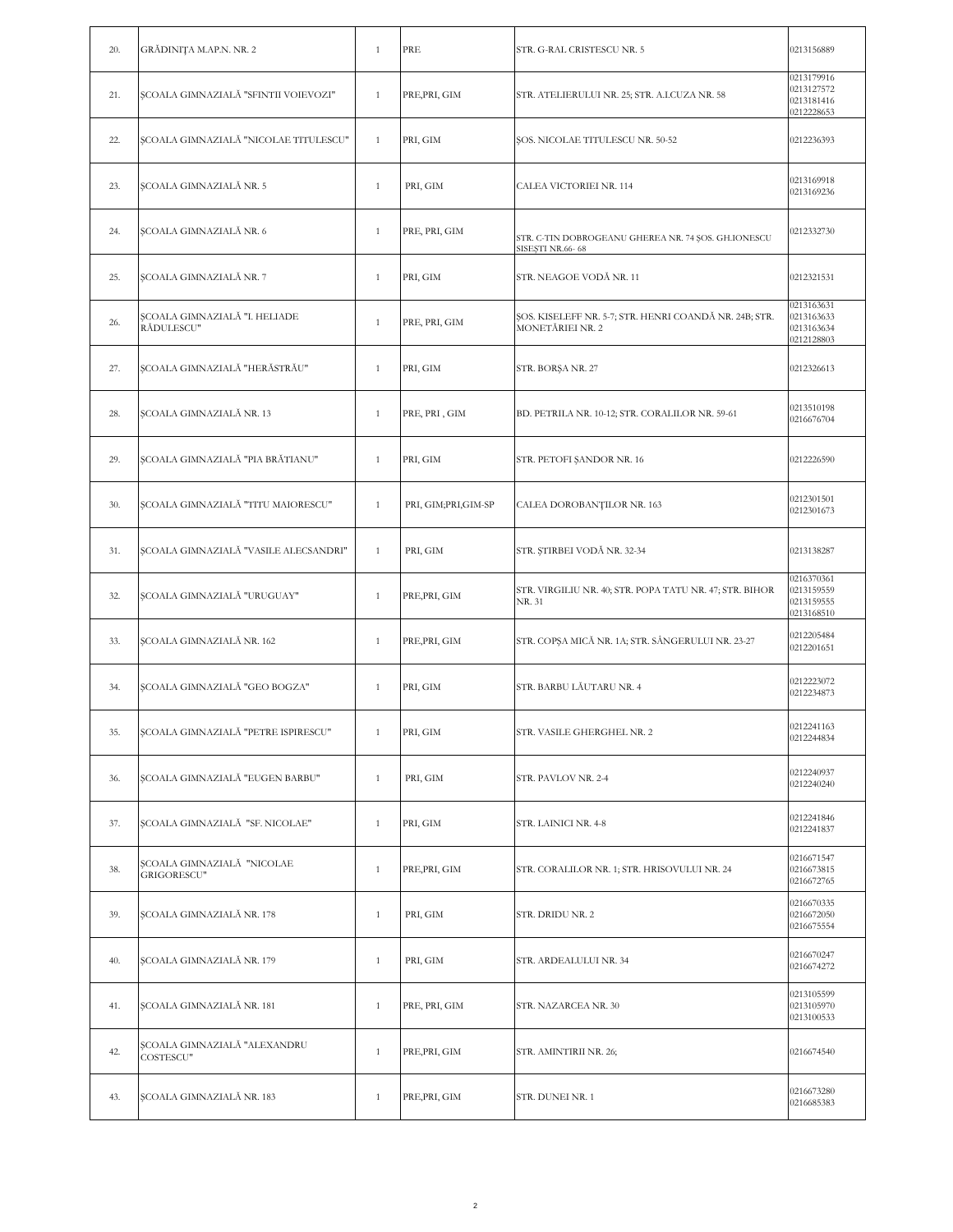| 44. | ȘCOALA GIMAZIALĂ NR. 184                                                 | $\mathbf{1}$ | PRE, PRI, CIM                          | STR. ŞTEFAN MAGHERI NR. 13                                          | 0216672225                                           |
|-----|--------------------------------------------------------------------------|--------------|----------------------------------------|---------------------------------------------------------------------|------------------------------------------------------|
| 45. | SCOALA GIMNAZIALĂ "ELENA VĂCĂRESCU"                                      | $\mathbf{1}$ | PRI, GIM                               | STR. STANISLAV CIHOSCHI NR. 15                                      | 0213163630                                           |
| 46. | ȘCOALA GIMNAZIALĂ NR. 192                                                | $\mathbf{1}$ | PRI, GIM                               | STR. MUNTENIEI NR. 28                                               | 0216670296<br>0216671265                             |
| 47. | COLEGIUL NAȚIONAL "SFANTUL SAVA"                                         | $\mathbf{1}$ | LIC TEO                                | STR. G-RAL BERTHELOT NR. 23                                         | 0213100773<br>0213126821<br>0213149294<br>0213144284 |
| 48. | COLEGIUL NAȚIONAL "I.L.CARAGIALE"                                        | $\mathbf{1}$ | <b>GIM,LIC TEO</b>                     | CALEA DOROBANȚILOR NR. 163                                          | 0212301021<br>0212302891<br>0212311107<br>0212302896 |
| 49. | COLEGIUL NAȚIONAL DE INFORMATICĂ<br>"TUDOR VIANU"                        | $\mathbf{1}$ | <b>GIM,LIC TEO</b>                     | STR. ARH. ION MINCU NR. 10                                          | 0212226670                                           |
| 50. | COLEGIUL GERMAN "GOETHE"                                                 | $\mathbf{1}$ | PRE, PRI, GIM, LIC TEO                 | STR. STANISLAV CIHOSCHI NR. 17; STR. CALEA<br>DOROBANȚILOR NR. 163  | 0212113425<br>0212101776<br>0212113040               |
| 51. | COLEGIUL NAȚIONAL "AUREL VLAICU"                                         | $\mathbf{1}$ | LIC TEO,LIC VOC                        | STR. S.LUDWIG ROTH NR. 1                                            | 0212242385<br>0212245018                             |
| 52. | COLEGIUL NAȚIONAL "ION NECULCE"                                          | $\mathbf{1}$ | <b>GIM,LIC TEO</b>                     | STR. ION NECULCE NR. 2                                              | 0212235555<br>0212224145<br>0212224179               |
| 53. | LICEUL TEORETIC "JEAN MONNET"                                            | $\mathbf{1}$ | PRE, PRI, GIM, LIC TEO                 | STR. JEAN MONNET NR. 2; CALEA FLOREASCA NR. 96                      | 0212301401<br>0212305078<br>0212317400<br>0212304887 |
| 54. | LICEUL TEORETIC "C-TIN  BRÂNCOVEANU"                                     | $\mathbf{1}$ | LIC TEO                                | STR. PAJURA NR. 9                                                   | 0216670890<br>0216674295<br>0216670550<br>0216675910 |
| 55. | LICEUL TEORETIC "NICOLAE IORGA"                                          | $\mathbf{1}$ | PRI, GIM, LIC TEO                      | BD. ION MIHALACHE NR. 126                                           | 0212242026<br>0212232780                             |
| 56. | LICEUL TEORETIC BULGAR "HRISTO BOTEV"                                    | $\mathbf{1}$ | PRI, GIM, LIC TEO                      | CALEA GRIVIȚEI NR. 56                                               | 0213108473<br>0213173348                             |
| 57. | LICEUL TEORETIC "ALEXANDRU VLAHUȚĂ"                                      | $\mathbf{1}$ | PRI, GIM, LIC TEO                      | STR. ȘCOALA FLOREASCA NR. 5                                         | 0212305292<br>0212338277                             |
| 58. | LICEUL TEORETIC BILINGV "MIGUEL DE<br><b>CERVANTES"</b>                  | $\mathbf{1}$ | PRI, GIM, LIC TEO                      | CALEA PLEVNEI NR. 38-40, STR. SF. CONSTANTIN NR. 6                  | 0213149312<br>0213125821                             |
| 59. | LICEUL DE ARTE PLASTICE "NICOLAE<br>TONITZA"                             |              | GIM, LIC VOC                           | STR. G-RAL BERTHELOT NR.56- 58; BD. IANCU DE<br>HUNEDOARA NR. 25-27 | 0212302793<br>0212312890<br>0212302794<br>0213131216 |
| 60. | COLEGIUL NATIONAL DE MUZICĂ "GEORGE<br><b>ENESCU"</b>                    | $\mathbf{1}$ | PRI, GIM, LIC VOC                      | STR. GHEORGHE MANU NR. 30                                           | 0213108870<br>0213108871<br>0213108890               |
| 61. | LICEUL GRECO-CATOLIC "TIMOTEI CIPARIU"                                   | $\mathbf{1}$ | PRE, PRI, GIM, LIC<br>TEO,LIC VOC      | STR. BUCEGI NR. 97                                                  | 0216678434<br>0216671682                             |
| 62. | LICEUL TEORETIC "GEORGE CĂLINESCU"                                       | $\mathbf{1}$ | LIC TEO                                | STR. BISERICA AMZEI NR. 20-24                                       | 0213178382                                           |
| 63. | COLEGIUL ECONOMIC "V. MADGEARU"                                          | $\mathbf{1}$ | LIC THE                                | BD. DACIA NR. 34                                                    | 0212117256<br>0212110723                             |
| 64. | COLEGIUL TEHNIC "MEDIA"                                                  | $\mathbf{1}$ | LIC TEH, LIC TEO, LIC<br>VOC, POS      | STR. JIULUI NR. 163                                                 | 0216675585<br>0216685867                             |
| 65. | COLEGIUL TEHNIC MECANIC "GRIVIȚA"                                        | $\mathbf{1}$ | COL TEH, LIC VOC                       | CALEA GRIVIȚEI NR. 363                                              | 0212240770<br>0212240605                             |
| 66. | COLEGIUL TEHNIC "DINICU GOLESCU"                                         | $\mathbf{1}$ | LIC THE,LIC TEO, LIC<br>VOC, PROF, POS | CALEA GIULEȘTI NR. 10                                               | 0216370484<br>0216370494                             |
| 67. | COLEGIUL TEHNIC DE ARHITECTURĂ ȘI<br>LUCRĂRI PUBLICE "IOAN N. SOCOLESCU" | $\mathbf{1}$ | LIC TEH, LIC TEO, LIC<br>VOC, POS      | STR. OCCIDENTULUI NR. 12                                            | 0213108958<br>0213108955                             |